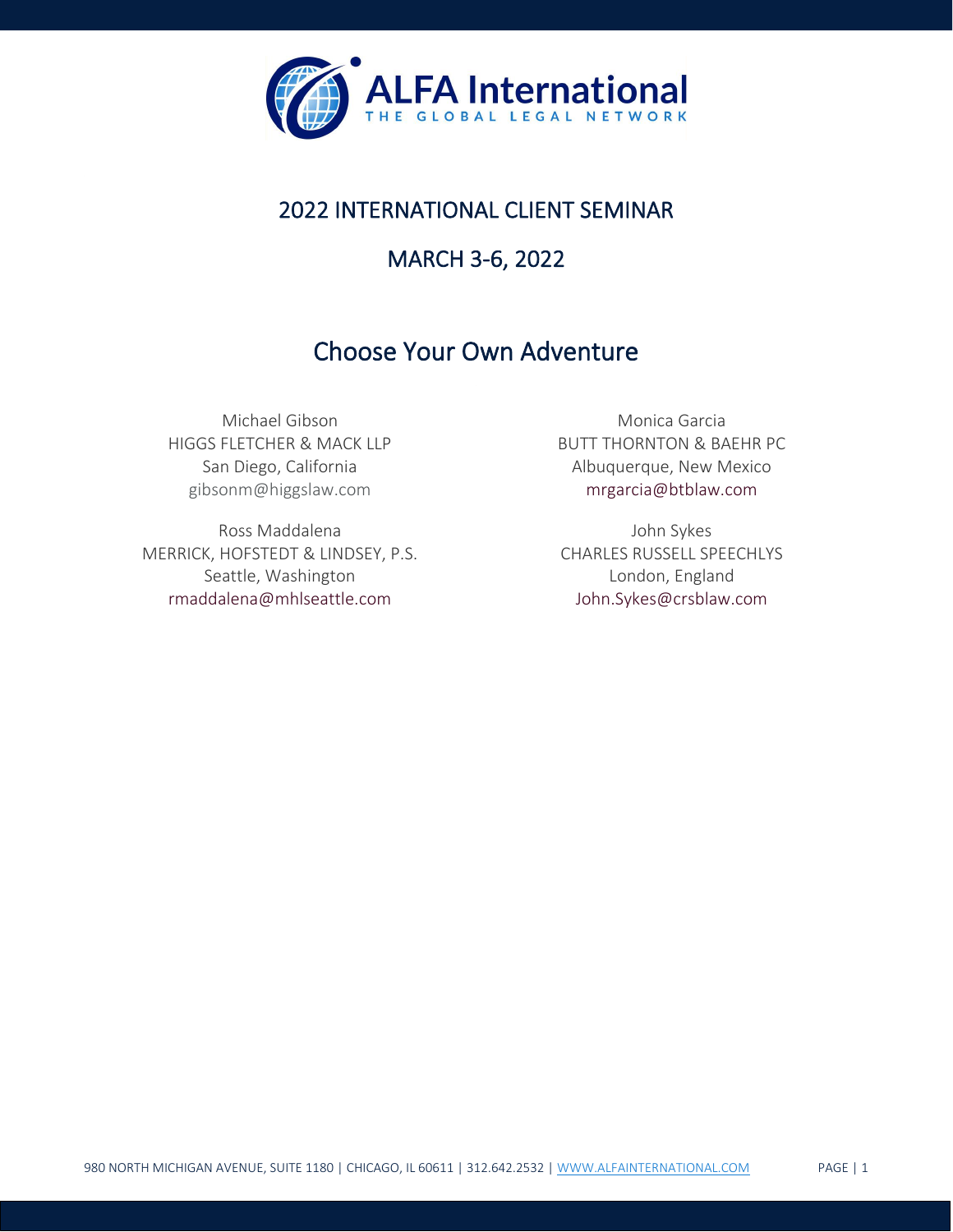

# Choose Your Own Adventure

*And you may ask yourself, "Well, how did I get here?"*

*And you may ask yourself, "Where does that highway go to?"*

*And you may ask yourself, "Am I right? Am I wrong?"*

*-Talking Heads<sup>1</sup>*

Oftentimes it feels as if disputes, whether in the commercial setting or through litigated matters, find us (in-house counsel, risk managers, outside counsel, company principals and decision makers) without having any say or choice in how the dispute arose (*how did I get here?)*. However, once the dispute is before us, a series a mini-adventures commence on the road to resolution (either through compromise, trial or arbitration). The immediate reaction is to determine how the dispute arose; however, at the same time you must ascertain where the dispute is heading (*where does that highway go to?)*. Along the way, parties encounter mileposts where decisions must be made as to which direction to take on the road to resolution (*am I right? am I wrong?)*.

Sometimes the terrain is familiar. Other times it may seem you are in unchartered territory. The only consistencies are 1) each dispute (i.e., the adventure) will be different from the last, and 2) forks in the road will appear where a combination of information and experience will dictate which path to take. When the forks appear, parties are wise to not just look backward to inform their decision; instead, equal effort should be invested in looking at all angles and vantages of the dispute to better gauge not only the potential risks and outcomes, but also what effect or impact the decision will have upon the others involved. Think of a Rubik's Cube, and the need to examine all sides and squares before turning or twisting the cube.

Over the past twenty-four months, the authors have noted a subtle change in how parties (clients and attorneys) approach disputes and their resolution. When evaluating matters, those participating have displayed more introspection and self-evaluation, while also taking the time to better understand their opponent on a deeper level than in years past. Perhaps this is a passing fad; or, its here to stay just like Zoom depositions.

Through this article, we hope you will come away with some new perspectives on evaluating disputes.

<sup>1</sup> Talking Heads, *Once in a Lifetime*, Remain in Light 1980.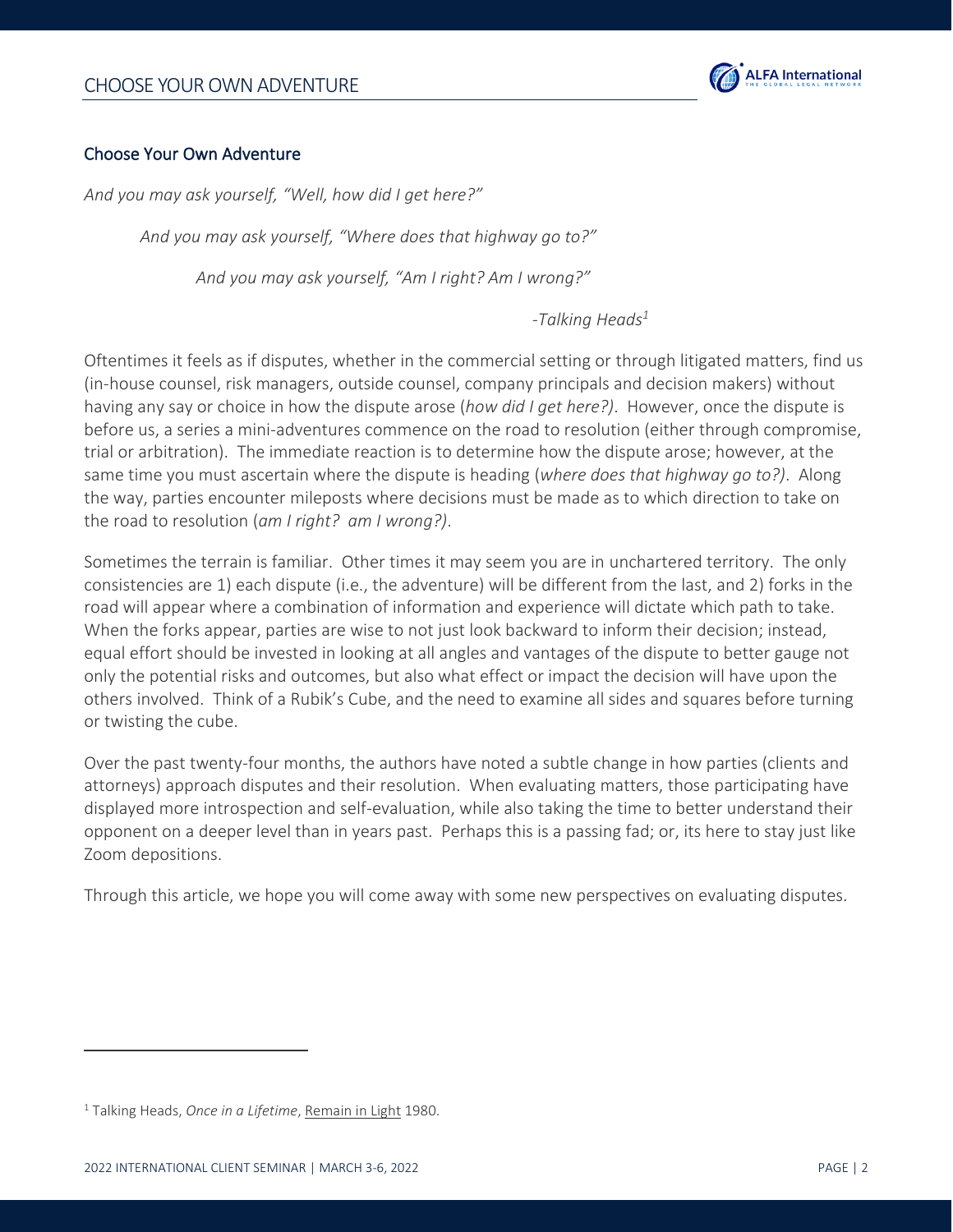

## A. Risk Evaluation on the Road to Resolution

Risk has many faces. While it can be a threat, it can also be an opportunity. It can be known or unknown, predictable or unforeseeable, quantifiable or simply subject to intuition. No matter the shape or form it takes, risk must be accepted, accounted for and addressed.

Risk evaluation requires a proactive (as opposed to reactive) approach. However, it is a complex, inexact science. An off-the-shelf formula does not exist to measure or quantify risk. Instead, experience and the human factor comprise this equation.

Risk assessment has three goals:

- Uncovering known risks, those which can be identified and understood because they have been experienced in the past.
- Making the known risks transparent and easy for those involved to see and comprehend.
- Understanding and identifying unknown and unanticipated risks a company has not experienced  $before<sup>2</sup>$

For each identified risk, a potential loss is associated with it. In other words, money. Part and parcel of risk assessment is estimating the likely occurrence of potential losses, and the scope of those losses. $^3$ 

When evaluating risk, parties must have an honest understanding of their appetite for risk, and look at risk in a strategic fashion. Emotional bias (evidenced by gut instincts and haphazard decision-making) *may* lead to positive results. However, the better approach is to carefully assess the risk in a thoughtful, honest manner. When done correctly (and honestly), parties can better ensure the identified risks are aligned with the party's risk tolerance.<sup>4</sup>

More importantly, because risk is not stagnant, risk assessment is not a "one and done" exercise. With each passing day, events inside and outside a party's orbit arise which can modify or increase the risks that must be addressed. Those risks must be assessed and cross-checked against the party's risk tolerance and overall goals. Consequently, even the most robust risk management practices will have their limitations. An organization would be mistaken if it does not periodically review its risk management practices, even on a project-by-project basis. Underscoring this is the reality that after a claim is resolved or a potential risk averted, those involved gain additional experience that can help identify, assess and contain risk going forward.

<sup>2</sup> Coleman, Thomas S., A Practical Guide to Risk Management (2011).

<sup>3</sup> Williams, et al., Management of Risk and Uncertainty in Systems Acquisitions, Proceedings of the 1983 Defense Risk and Uncertainty Workshop, Fort Belvoir, VA.

<sup>&</sup>lt;sup>4</sup> Michael Berman, The Upside of Risk (2021), p. 20-28, 49.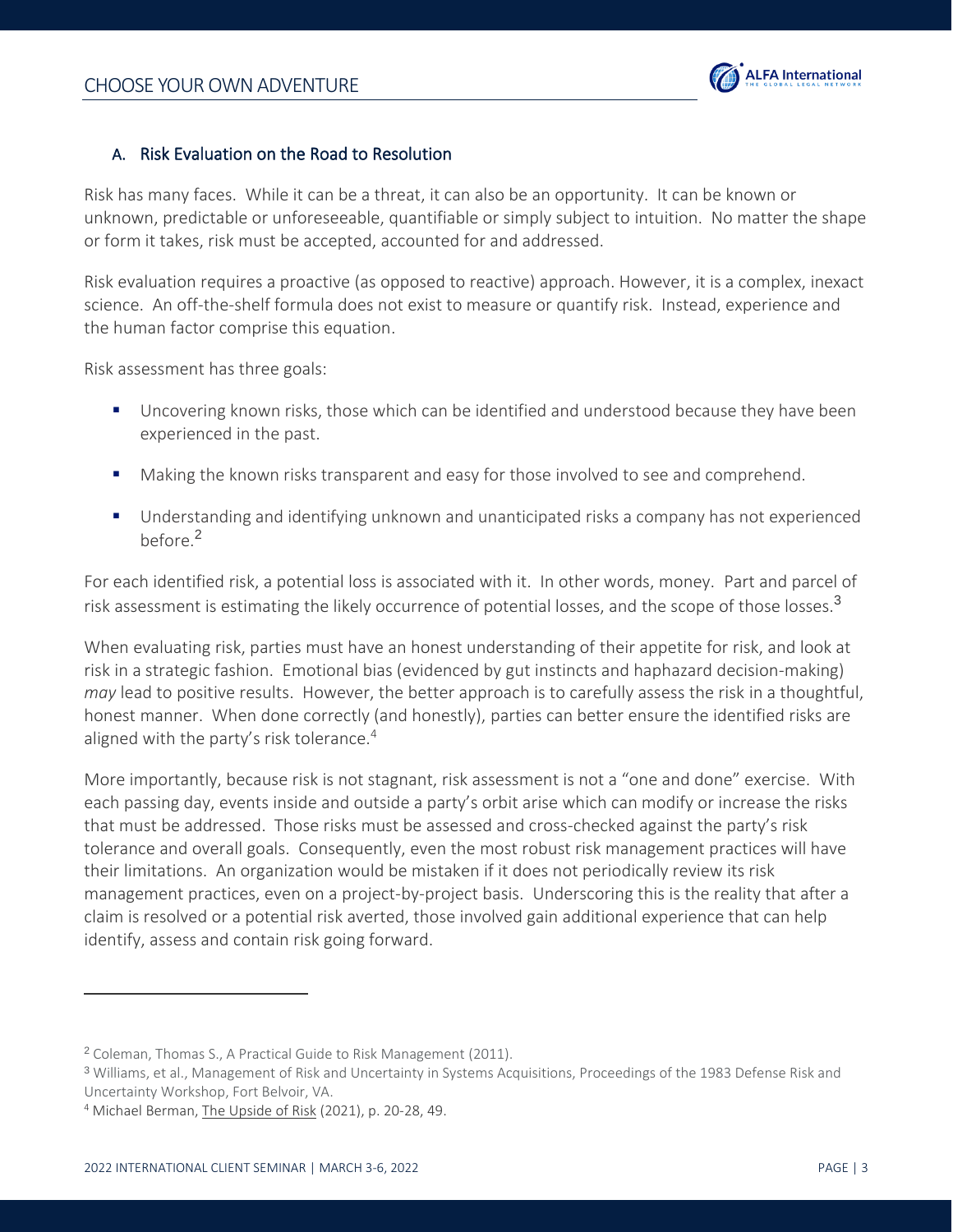

Although it may sound dramatic, there is great value when a culture of risk management is instilled in a company. A culture of risk management will help avoid losses; however, it will also encourage individuals to pay greater attention and consideration to the consequences of their actions.<sup>5</sup>

Instilling a risk management culture is especially important for growing companies. As an organization expands, the company must ensure new employees and managers are onboarded in a matter that underscores the company's values and risk management culture. Otherwise, the company may find itself with a culture in contravention with its vision and mission.

Equally important is having many voices at the table when evaluating risk. Risks can and often do intersect. And sometimes those intersections are not obvious if only one individual is charged with assessing risk, viewing the situation and circumstances through a singular lens. 6 While you want to avoid paralysis by analysis, risk evaluation should be approached broadly, with eyes and ears wide open. One method that captures many voicers and points of view is the concept of enterprise risk management.

While still new on the scene, enterprise risk management assesses risk across the entire organization, not just one area or department. Not only does enterprise risk management assist in evaluating risks, it also can identify opportunities.<sup>7</sup> Recently, increased attention has been paid to the evolving standards of enterprise risk management. As technology has advanced, modeling of risks is more commonplace and innovation across a variety of industries has developed new ways to mitigate risk and identify opportunities. 8

Under enterprise risk management, those who lead organizations should take a broad perspective on risks and manage them within the company's risk appetite. This is accomplished by providing reasonable assurance to management and the board concerning the organization's strategic objectives. From this perspective, everyone within the organization has risk management responsibilities.<sup>9</sup>

A top-down approach to enterprise risk management occurs at the highest levels of a company's management and might look at the primary risks to an organization. In comparison, a bottom-up approach involves a comprehensive identification of all important risks at the level of risk ownership, which are then evaluated for impact and likelihood, and mitigation measures developed and

<sup>5</sup> Michael Berman, The Upside of Risk (2021), p. 94.

<sup>6</sup> Michael Berman, The Upside of Risk (2021), p. 182.

<sup>7</sup> Michael Berman, The Upside of Risk (2021), p. 28.

<sup>&</sup>lt;sup>8</sup> Stephen M. Bainbridge, <u>Caremark and Enterprise Risk Management</u> (2009) 34 J. Corp. L. 967, 969.

<sup>9</sup> William G. Shenkir, CPA, Ph.D. And Paul L. Walker, CPA, Ph.D., Enterprise Risk Management And The Strategy-Risk-Focused Organization, Cost Management May/June 2006 WL 8080497.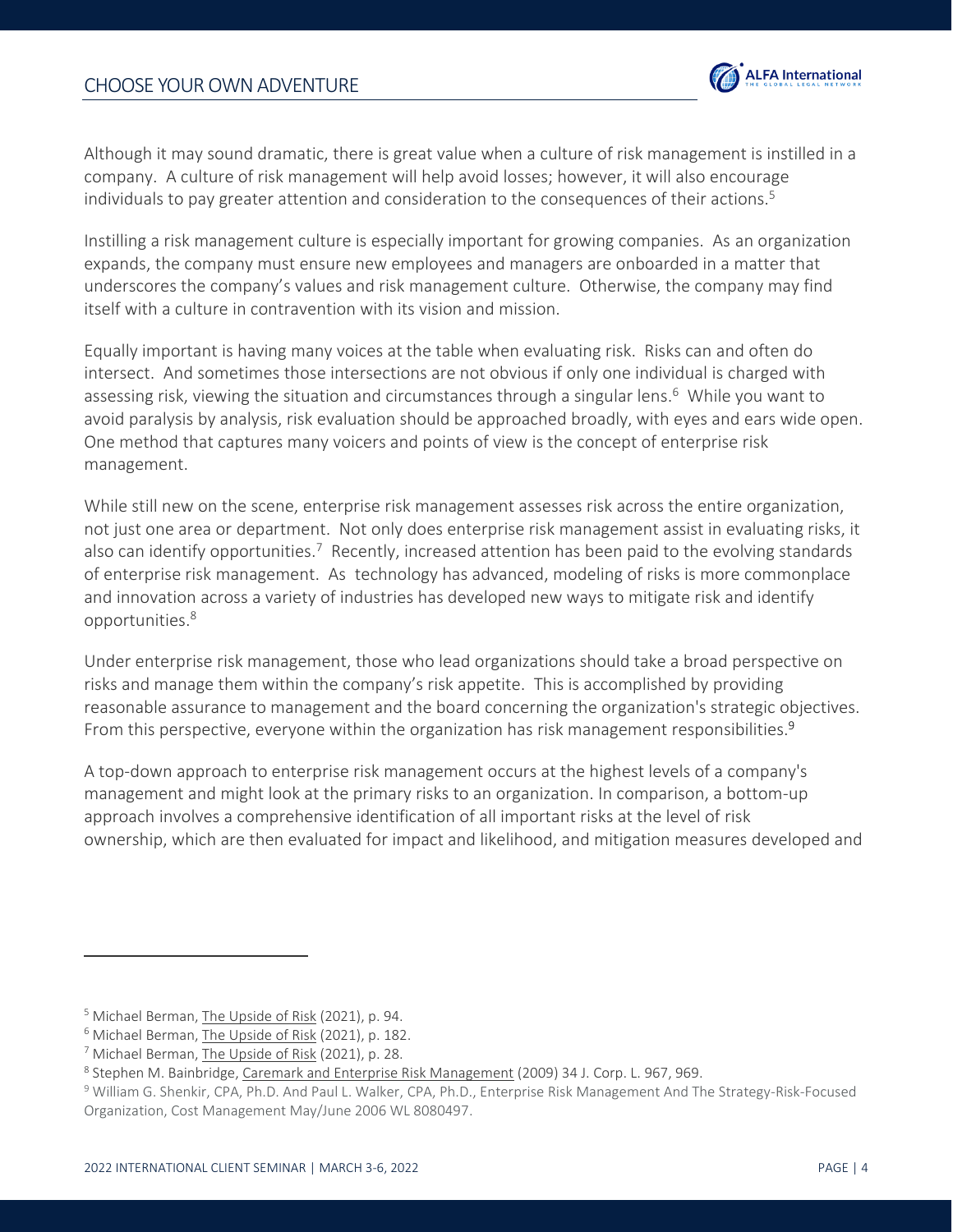

prioritized accordingly. Arguably, combining the two approaches can provide a thorough evaluation of a company's risks and opportunities.<sup>10</sup>

#### B. The Decision Tree

There is some debate as to who coined the term "Decision Tree" or who first applied the concept as a risk management tool. By way of example, in 1964 the decision tree was praised as an analytical means to clarify the risks, objectives, gains and needs.<sup>11</sup>

Decision trees assist decision-makers in evaluating choices in a logical fashion. Decision trees can be as simple or complex as the need (or desire), depending upon the complexity of the issues involved. Some contend decision tree analysis is a core component of competent lawyering.<sup>12</sup> While that may be an overstatement, decisions trees can assist clients and their lawyers with evaluating a variety of potentialities arising from a given dispute or claim. Regardless of what tools are used, many implications springboard from predicting case outcomes. Some may have consequences outside the instant matter, requiring risk evaluation from an enterprise level.

Decision trees can provide a variety of benefits:

- Supplementing attorney intuition (providing a check to a lawyer's "gut calculator");
- **Transparency and improved client communication;**
- Evaluating risks more holistically;
- Slowing down and obviating the need to react prematurely; and
- Separating the emotional from the analytical. $13$

While there are no guarantees evaluating claims or disputes through a decision tree will yield bulletproof results, the process provides another way of evaluating the road ahead.

By way of example, the following steps can be used to construct a decision tree: $^{14}$ 

1. Identify the areas of uncertainty or points of disagreement (elements of a cause of action or claim, whether summary judgment will be successful) and apply probabilities or estimates to each item.

<sup>10</sup> A. Verona Dorch, Successful Partnering Between Inside and Outside Counsel, Enterprise risk management—ERM program development, 2 § 25B:16.

<sup>11</sup> Magee, John F., Decision Trees for Decision Making, Harv. Bus. Rev., July-Aug. 1964, at 126-38.

<sup>12</sup> Katrina Lee, Decision Tree Analysis for Law Practice (2020) 35 Ohio St. J. on Disp. Resol. 405, 410–411.

<sup>13</sup> Katrina Lee, Decision Tree Analysis for Law Practice (2020) 35 Ohio St. J. on Disp. Resol. 405, 411-416.

<sup>14</sup> Barbara A. Reeves, Uprooting the Decision Tree, Advocate, August 2018.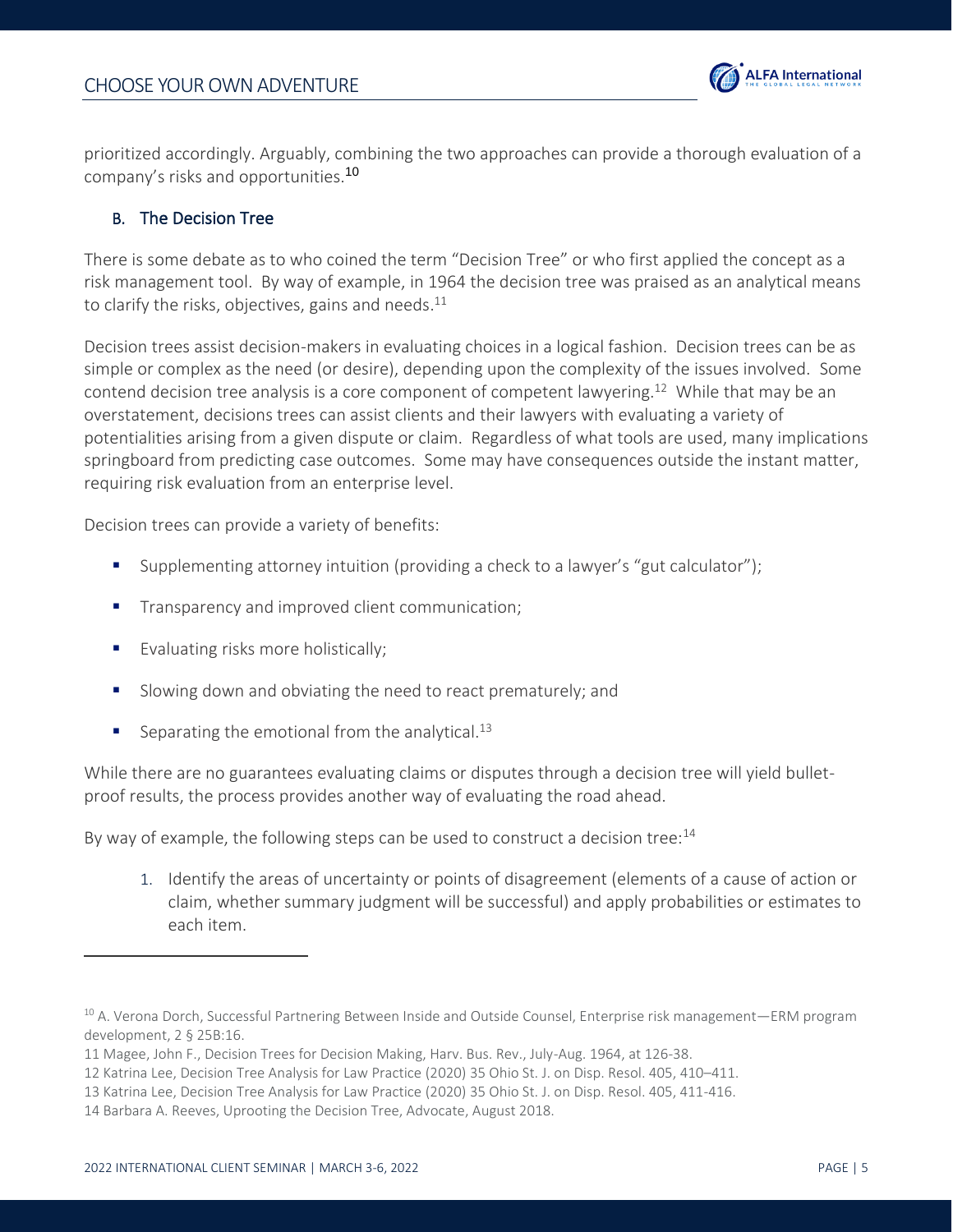

- 2. Create a tree/flow chart that flows logically (and optically).
- 3. Set up the tree from the perspective of which party carries the burden of proof.
- 4. Place the points of uncertainty/disagreement on the decision tree (with their respective probabilities or estimates).
- 5. "Solve the tree" by applying the probabilities/estimates to the items at issue.

Applied to the litigated setting, a simple decision tree could provide the following evaluation:<sup>15</sup>



Needless to say, a decision tree is only as reliable as the information inserted (taking into consideration a variety of factors outside the four corners of the claim or complaint). Decision trees also involve subjective estimates of probabilities and outcomes, injecting an element of inexactness. Further, decision trees can assist with "big picture" decisions (do we settle or litigate?), but can also be employed when making tactical decisions during the life of a claim.<sup>16</sup>

<sup>15</sup> Barbara A. Reeves, *Uprooting the Decision Tree*, Advocate, August 2018, 405, 423.

<sup>&</sup>lt;sup>16</sup> Craig B. Glidden, Laura M. Robertson, and Marc B. Victor, § 12:26. Analysis of risk, cost and value—Cost-benefit analysis using sensitivity analyses, 1 Successful Partnering Between Inside and Outside Counsel § 12:26.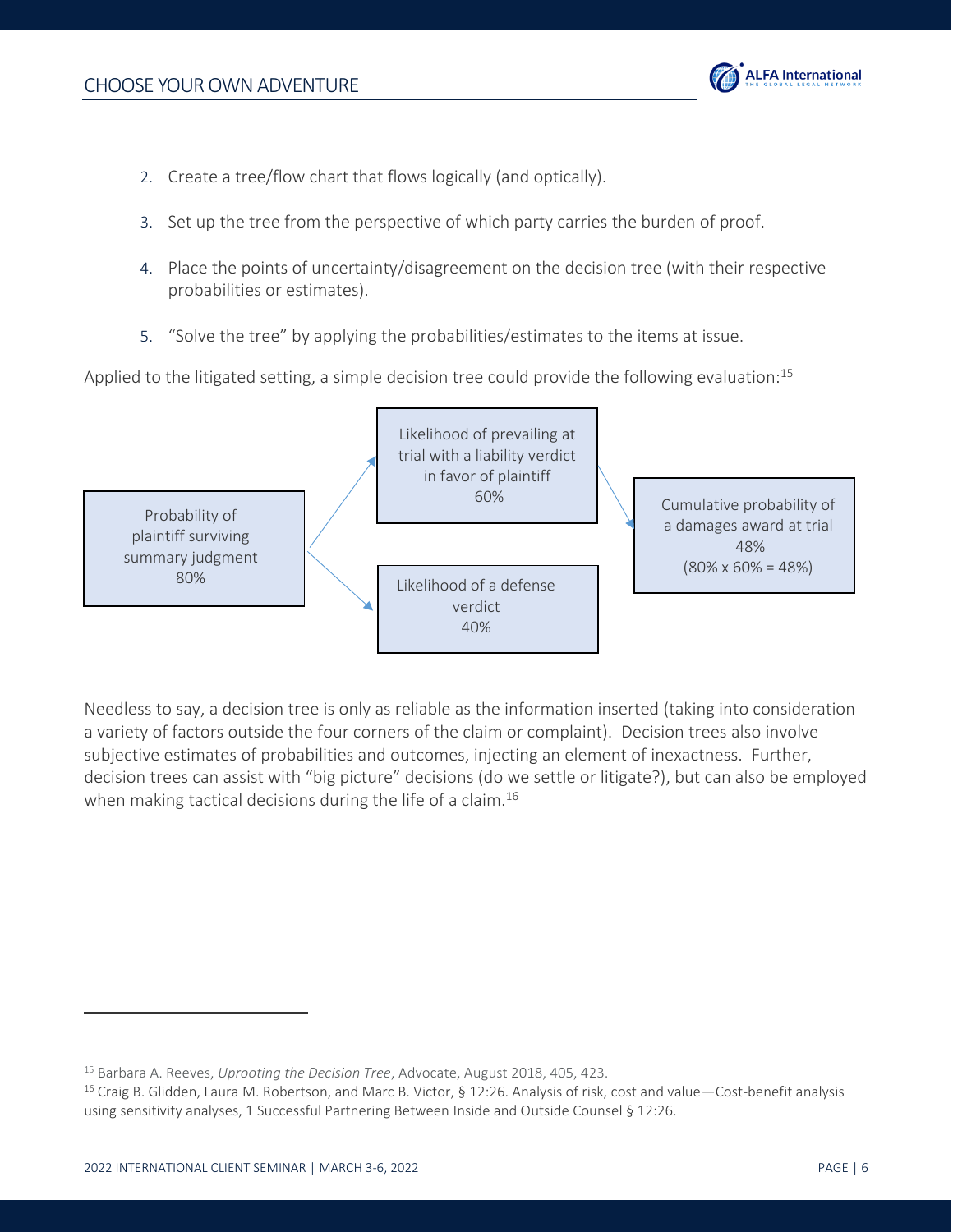

Those building decision trees must protect against overconfidence and optimistic/inflated views of themselves and their claims (or defenses). Those egocentric biases may lead to skewed results.<sup>17</sup> A related phenomenon is optimism bias which stems from a person's belief they are less likely to experience a negative event than others.<sup>18</sup> Examples of optimism bias include:

- Status quo bias. People have a tendency to prefer the way things are and avid change.
- Overconfidence bias. A party believes its experience, knowledge or skills give her or him an edge.
- Confirmation bias. The risk assessor sees what they *want* to see and drives the risk assessment to a desired end (ignoring the objective, actual risks).
- Loss-aversion bias. Individuals view the pain of loss up to twice as much as the happiness of gain, placing too much weight on the risk of loss as opposed to the potential upside of the situation.<sup>19</sup>

Another influencer is the "anchoring effect" which can occur when parties hold onto the first number they hear or see. To avoid this, the better approach is to evaluate possible outcomes (both favorable and unfavorable) before attaching any numbers (either percentages of success or dollar amounts).<sup>20</sup>

Regardless, decision trees can provide another tool for evaluating disputes when implemented properly. Sometimes parties need to view a dispute from many angles before the totality of the situation sinks in and informed, rational decisions can be made.

#### C. *Moneyball* in the Boardroom and the Courtroom

In 2004, author Michael Lewis introduced the world to the term "Moneyball" and the world of analytics in Major League Baseball.<sup>21</sup> Moneyball revealed how the Oakland Athletics relied upon analytical gauges of player performance to field a team that could compete against big market teams. Ultimately, the team demonstrated how on-base percentage and slugging percentage were the best indicators of offensive success (offending conventional baseball beliefs held sacred by the baseball establishment). Since that time, virtually every professional sport has relied upon some element of analytics in an effort to gain an edge over the competition. Analytics are now becoming part of the lexicon of attorneys and their clients.

<sup>&</sup>lt;sup>17</sup> Katrina Lee, Decision Tree Analysis for Law Practice (2020) 35 Ohio St. J. on Disp. Resol. 405, 429.

<sup>18</sup> Michael Berman, The Upside of Risk (2021), p. 126.

<sup>19</sup> Michael Berman, The Upside of Risk (2021), p. 126-127.

<sup>20</sup> Katrina Lee, Decision Tree Analysis for Law Practice (2020) 35 Ohio St. J. on Disp. Resol. 405, 430. 21 Lewis, Michael. 2004. Moneyball. New York, NY: WW Norton.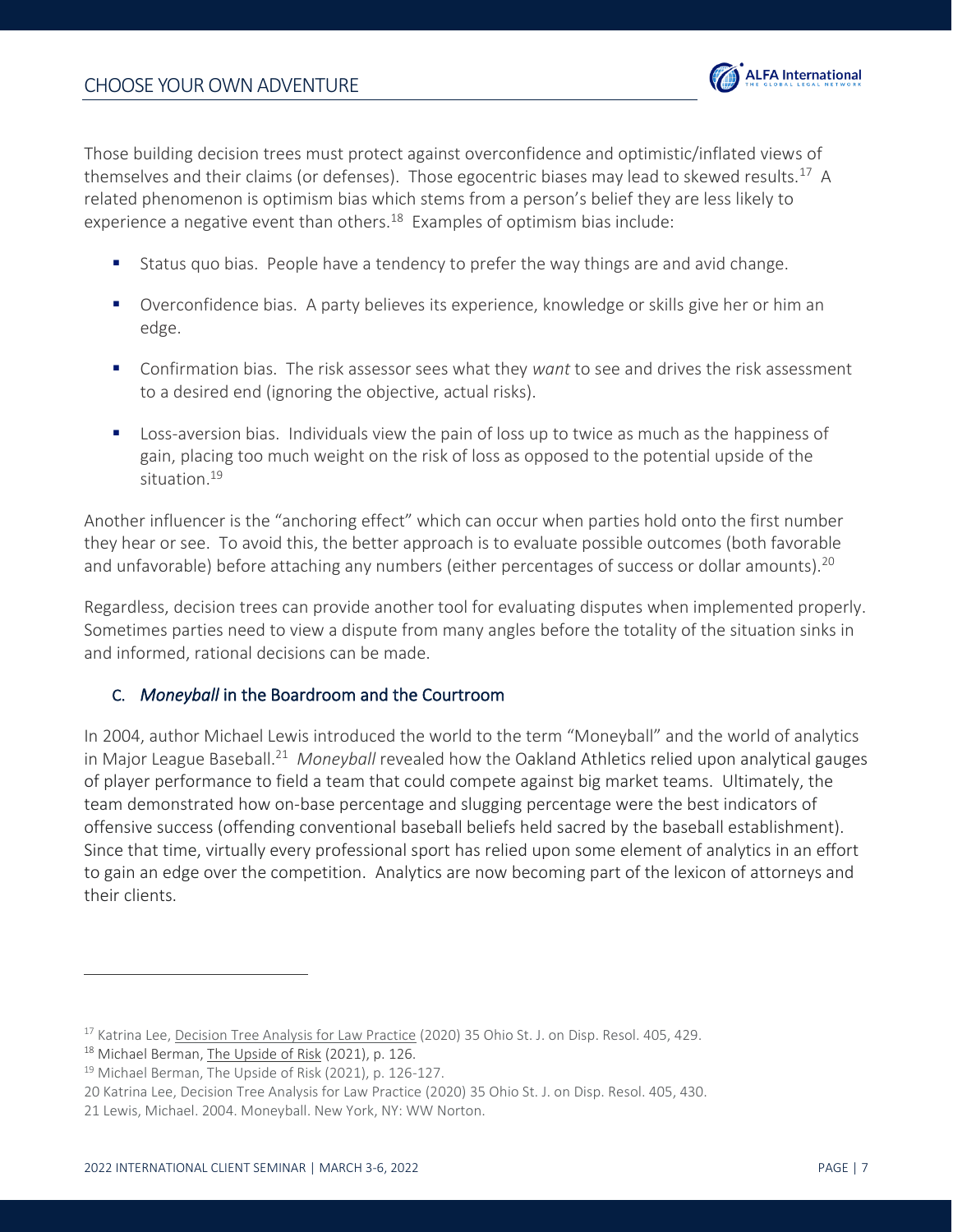

## a. Predictive Analytics

Slowly but surely, analytics have worked their way into the practice of law. For instance, virtually everyone is familiar with any number of document management systems that provide for effective and efficient document review. This is a form of predictive analytics or predictive coding (also called computer-or technology-assisted review).<sup>22</sup> In *Moore v. Publicis Groupe* (S.D.N.Y. 2012) 287 F.R.D. 182, 192, adopted sub nom. Moore v. Publicis Groupe SA (S.D.N.Y., Apr. 26, 2012, No. 11 CIV. 1279 ALC AJP), 2012 WL 1446534, Magistrate Judge Andrew Peck described computer-assisted review in e-discovery as "an acceptable way to search for relevant [electronically stored information]." "Computer-assisted coding" was defined as a tool that uses "sophisticated algorithms to enable the computer to determine relevance, based on interaction with a human reviewer."

Millions of hours of attorney time have been saved using predictive coding as opposed to reviewing and organizing documents in a manual, linear manner. However, the goal of discovery is not to simply plow through the documents, data and materials; rather, the goal is to mine the facts underlying the dispute.

In one instance, a law firm representing a corporate client being sued by a former employee in a whistleblower suit targeted the data most likely to identify the facts and applied advanced analytics to 675,000 documents. This allowed the attorneys to know with a high degree of confidence the allegations were baseless, leading to a nuisance value settlement (without conducting any formal discovery and saving tens of thousands, if not hundreds of thousands, of dollars for the client.<sup>23</sup>

In the courtroom, analytics has already changed jury selection. Numerous databases and predictive tools have assisted litigants in selecting jurors they hope will be favorable of them or skeptical of their opponent.<sup>24</sup> Other examples where advanced analytics can play a role are:

- Internal or regulatory investigations; and
- Mergers and acquisitions
	- o During the due diligence period, and
	- o Post-closing when evaluating potential indemnity claims.

Moving forward, we can expect to see more and more instances where analytics play a role in business and the practice of law.

<sup>22</sup> Bennett B. Borden, Amy Ramsey Marcos, Lawyering in the Information Age Leveraging Analytics to Be A Better Attorney, ABA SciTech Law., Winter 2016, at 12, 13.

<sup>&</sup>lt;sup>23</sup> Bennett B. Borden, Amy Ramsey Marcos, Lawyering in the Information Age Leveraging Analytics to Be A Better Attorney, ABA SciTech Law., Winter 2016, at 12, 14.

<sup>&</sup>lt;sup>24</sup> Jason Kreag, Prosecutorial Analytics (2017) 94 Wash. U. L. Rev. 771, 805.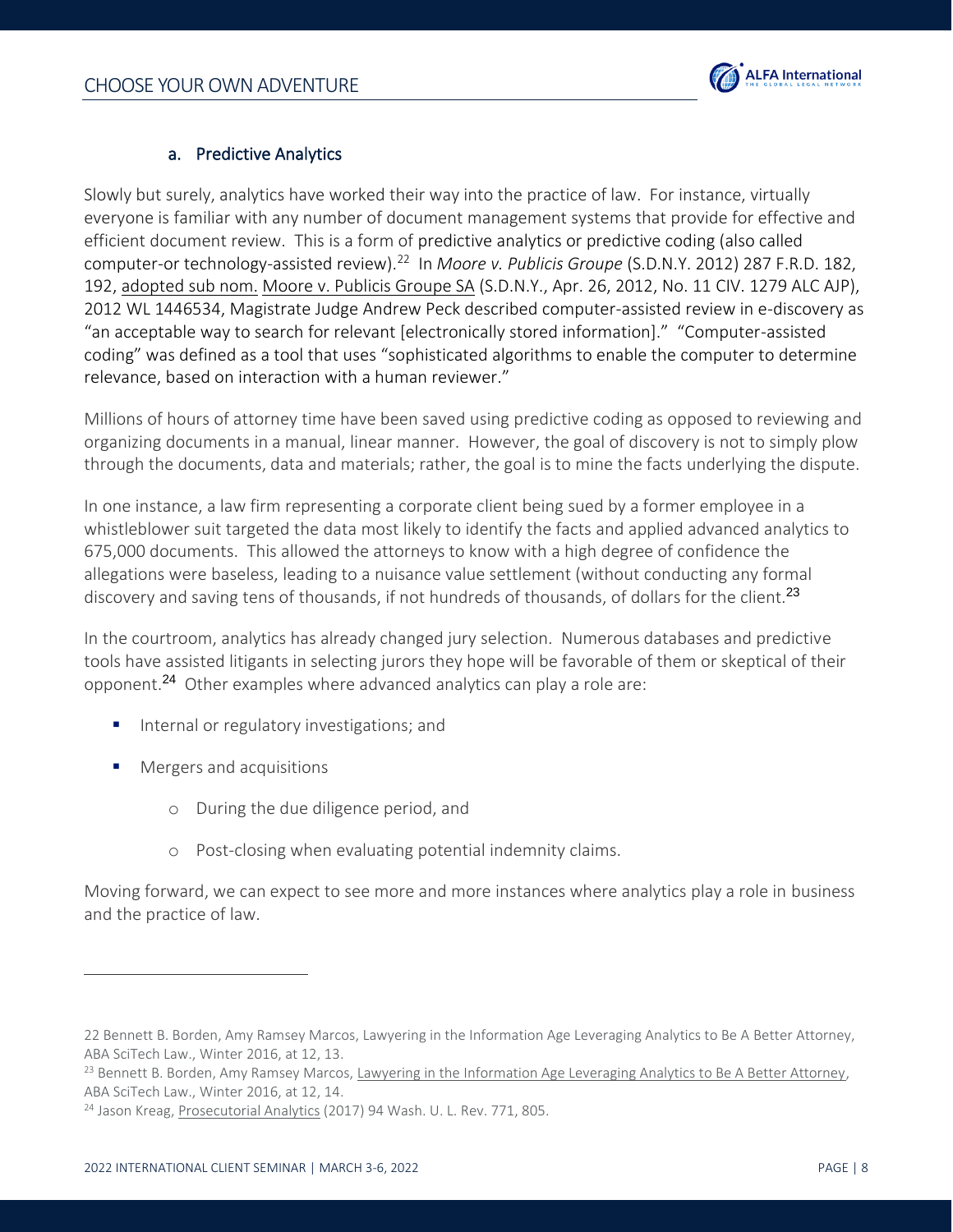

# b. Predicting the Future

While no longer in its infancy, companies are employing analytics to understand consumer behavior patterns, for example (what we buy, what we do, our demographic characteristics). Some companies are using analytics to help prevent litigation by identifying particular behaviors that have historically led to litigation or claims, and implementing training to mitigate those behaviors.<sup>25</sup>

Using analytics, algorithms have been built to identify signs of misconduct as they are happening (rather than wait for an issue or claim to develop). What the results revealed is there are patterns in individuals' *mis*conduct, allowing companies to be proactive in ferreting out bad actors and compliance risks rather than react when a claim, investigation or other disruption occurs.<sup>26</sup>

Lawyers who understand how to use analytics can partner with their clients proactively to mitigate certain internal and external risks. At the same time, caution must be employed to not abuse or misuse the information learned from analytics.

# D. The Endowment Effect

When facing a claim, it is wise to evaluate the matter from all angles (particularly from the view of the claimant).

Why?

The claimant (usually a plaintiff) *owns* the claim (and all of the potential hopes, justice, emotion, and fairness the claim carries, coupled with the time, energy, etc., that has been invested physically, emotionally and/or financially leading up to the present).<sup>27</sup>

Which begs the question . . . why does that matter? Because anything that is personal carries great value to the individual.<sup>28</sup> And the longer "it" (e.g., the claim, lawsuit) is held, the more valuable it becomes. Think of compounding interest.

In 1980, economist Richard H. Thaler coined the term "endowment effect" and conducted experiments to prove his thesis, namely that people will often overvalue or demand a higher price for something they possess than they would be willing to pay to sell it. One experiment involved coffee mugs. Individuals

<sup>&</sup>lt;sup>25</sup> Gregory Stern, The Evolution of Data Analytics and Litigation Management, ACC Docket, May 2019, at 26, 28.

<sup>&</sup>lt;sup>26</sup> Bennett B. Borden, Amy Ramsey Marcos, Lawyering in the Information Age Leveraging Analytics to Be A Better Attorney, ABA SciTech Law., Winter 2016, at 12, 14–15.

<sup>27</sup> Barbara A. Reeves, *Uprooting the Decision Tree*, Advocate, August 2018.

<sup>&</sup>lt;sup>28</sup> While this may have more application to individual claimants or plaintiffs, keep in mind the decision makers for any size entity are also individuals who are moved, persuaded and influenced by the same factors.